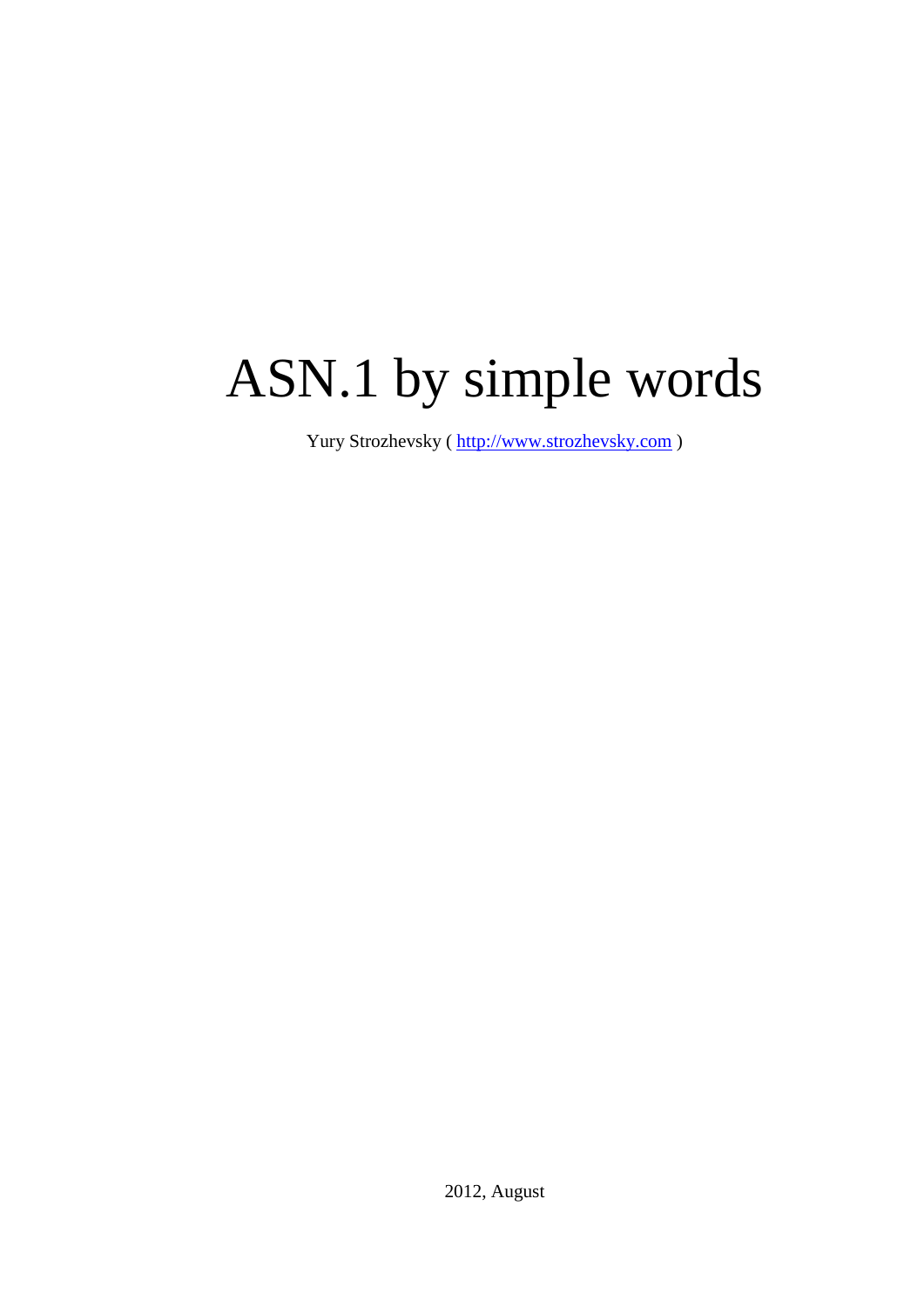# **Introduction**

Long time I am involved in working with ASN.1. I had been working in cryptography's product development, as well as in product development for telecom. Both of the area are using ASN.1 in their major activities.

But when I'd been working in that areas I heard many times - ASN.1 is a very complicated stuff, let's use professional compilers or even other languages instead of ASN.1. One of the reason for such opinions is that we do not have enough information about ASN.1. Yes, we do not have enough info! ASN.1 is a "grandfather" for almost all modern formats of data transferring, but we still have leak of information about ASN.1 where the format is described by simple words combined with many examples.

In this article I will try to add all descriptions in simplest form I ever heard, plus I will put together all the useful examples I made. The article is only about encoding of simple types - REAL, INTEGER, OBJECT IDENTIFIER, all string types, BOOLEAN, NULL, SEQUENCE and SET. In the article I put detailed descriptions of encoding procedures for each of these types. Moreover, the article combined together with  $C_{++}$  file (for Windows platform) where are all the examples. In the file with examples I also put additional material, not described in the article body.

The article is all about latest ASN.1 standard. The ASN.1 standard and all sub-standards could be downloaded in one file via link [http://www.itu.int/rec/T-REC-X.680-X.693-200811-I/en.](http://www.itu.int/rec/T-REC-X.680-X.693-200811-I/en) By default in article I am describing BER encoding (Basic Encoding Rules).

Also I must mention that your any comments are really welcome. Feel free to mail me directly to [yury@strozhevsky.com.](mailto:myury@strozhevsky.com)

In the most books I spend reading material goes from simplest for understanding down to hardiest. In the article I reversed the order - firstly I will discuss about most interesting and complicated types, and then will finish with simplest. This will help on early stage understand all nuances of ASN.1 encoding.

## **Chapter 1. Common rules for ASN.1 encoding.**

But first of all I need to describe basic rules of ASN.1 encoding for all types. Few words about aims of the ASN.1 standard. The standard's main aim is to give ability for communications between heterogeneous systems. In order to achieve the aim ASN.1 describes detailed requirements for all parts of encoding, the standard has requirements even for bit positions. Additionally I must say that initially ASN.1 has a binary format only, nowadays the format has also XML format. The article is dedicated to give a rough overview about all parts of ASN.1 encoding in binary format only.

Encoded data in ASN.1 consists of octet sequence, where the octets go one-by-one without any delimiters. Inside the octet sequence data types is described by special blocks of octets identification block and length block.

In fact all data types, encoded in ASN.1 BER format, consists of three common blocks:

- 1. Identification block (unlimited number of octets);
- 2. Length block (unlimited number of octets);
- 3. Value block (unlimited number of octets);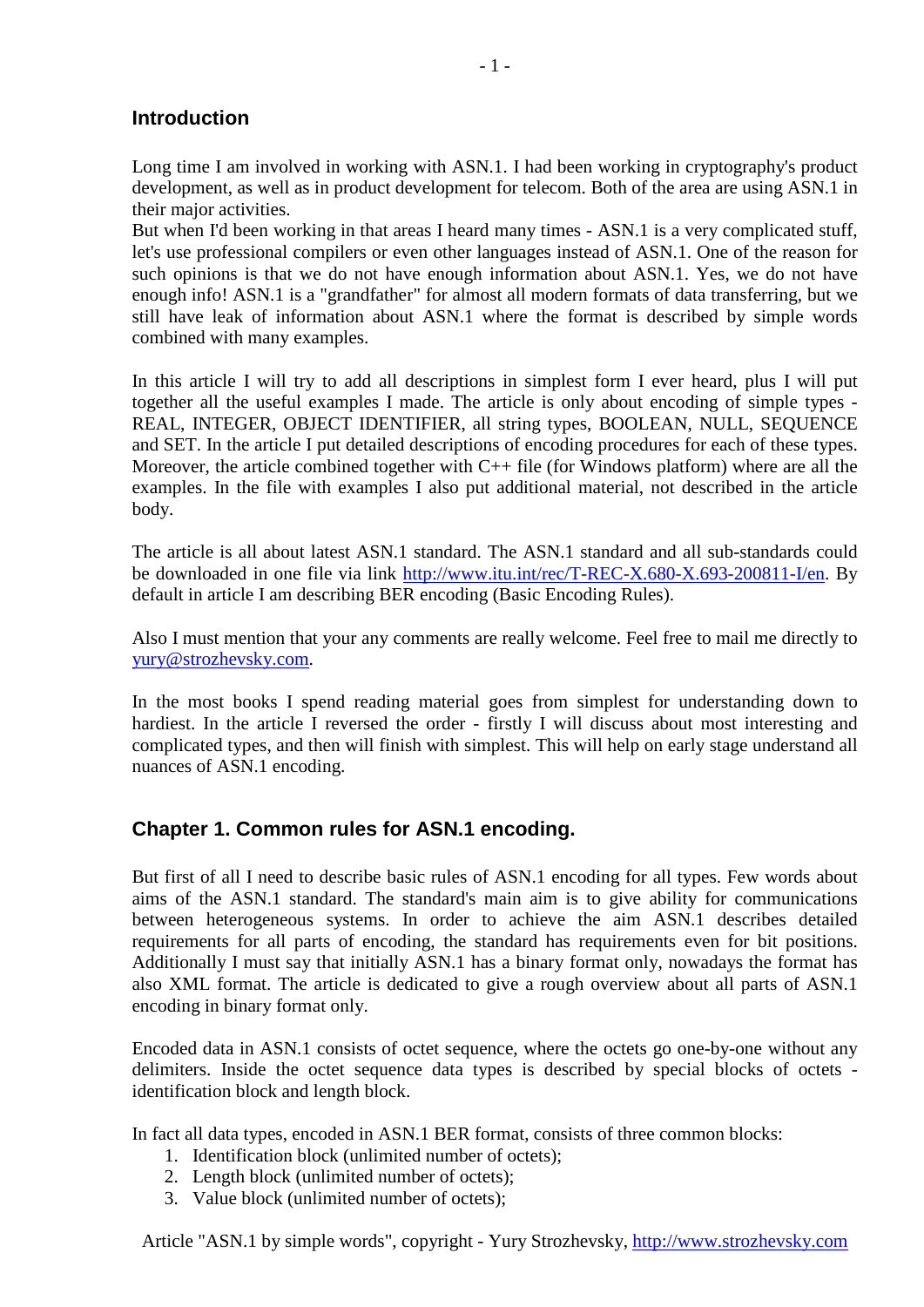Under specific circumstances (using of "indefinite length") there is one additional block - block designating the end of value block (two octets, 00 00). Detailed description of the block I will give later in the chapter.

Let's move to detailed description of all ASN.1 blocks of data.

The identification block consists from 1 octet in minimum. Format of the first octet is:

- Bits 8 and 7 (bigger bits, used to be placed at left side of bit sequence) encode class of tag for encoded type;
- Bit 6 must be set to 0 if value block encodes only one, primitive value (primitive form of encoding) and must be set to 1 if value block encodes inline ASN.1-encoded blocks (constructive form of encoding);
- Bits 5 to 1 encodes tag number for encoded type;

In case of tag number is less or equal to 30 there are no additional octets in identification block. But if tag number is bigger or equal to 31 the bits from 5 to 1 of first octet must be set to 1 and value of tag number will be encoded in a number of octets, goes right after first octet of identification block. The tag number in this case is encoded by indexes from expansion in base 128. In each octet for tag number the biggest bit (bit 8) must be set to 1, expect the latest octet (the method of encoding completely the same with encoding of SID for OBJECT IDENTIFIER, see bellow).

The length block consists of 1 octet in minimum. The encoded length is the count of octets in value block only. The value in first octet for length block can not be bigger than 128. If the value is bigger then such length will be encoded by octet's sequence. So, if encoding length is bigger than 128 then bit 8 in first octet must be set to 1 and remaining 7 octets will encode a number of octets, in which will be encoded the length value.

For example if the length is  $L = 201$  then length block will consist of two octets: 1000 0001 (81) 1100 1001 (C9)

Besides explicit length in ASN.1 we can encode implicit length of value block (indefinite length). In this case first octet in length block must be  $80_{256}$  and the end of value block will be flagged by two octets  $(00 00)_{256}$ .

# **Chapter 2. Encoding of REAL type.**

A theory at the beginning. A numbers with floating point used to be represented by three parts: mantissa, base and exponent. Also its could be represented by the formula:  $REAL =$ (mantissa)\*(base)<sup>(exponent)</sup>. Because both mantissa and exponent may have negative and positive values the formula may designate both huge and very small values.

In a contract with standard floating point representation (IEEE 754) ASN.1 has no limits for mantissa and exponent value (both that values can be encoded by unlimited number of octets). There are only restrictions on base value, which can be 2, 8, 16 or 10.

In addition to common blocks of encoded value (identification block, length block and value block) there are three specific blocks for encoding REAL values inside common value block:

• Information octet;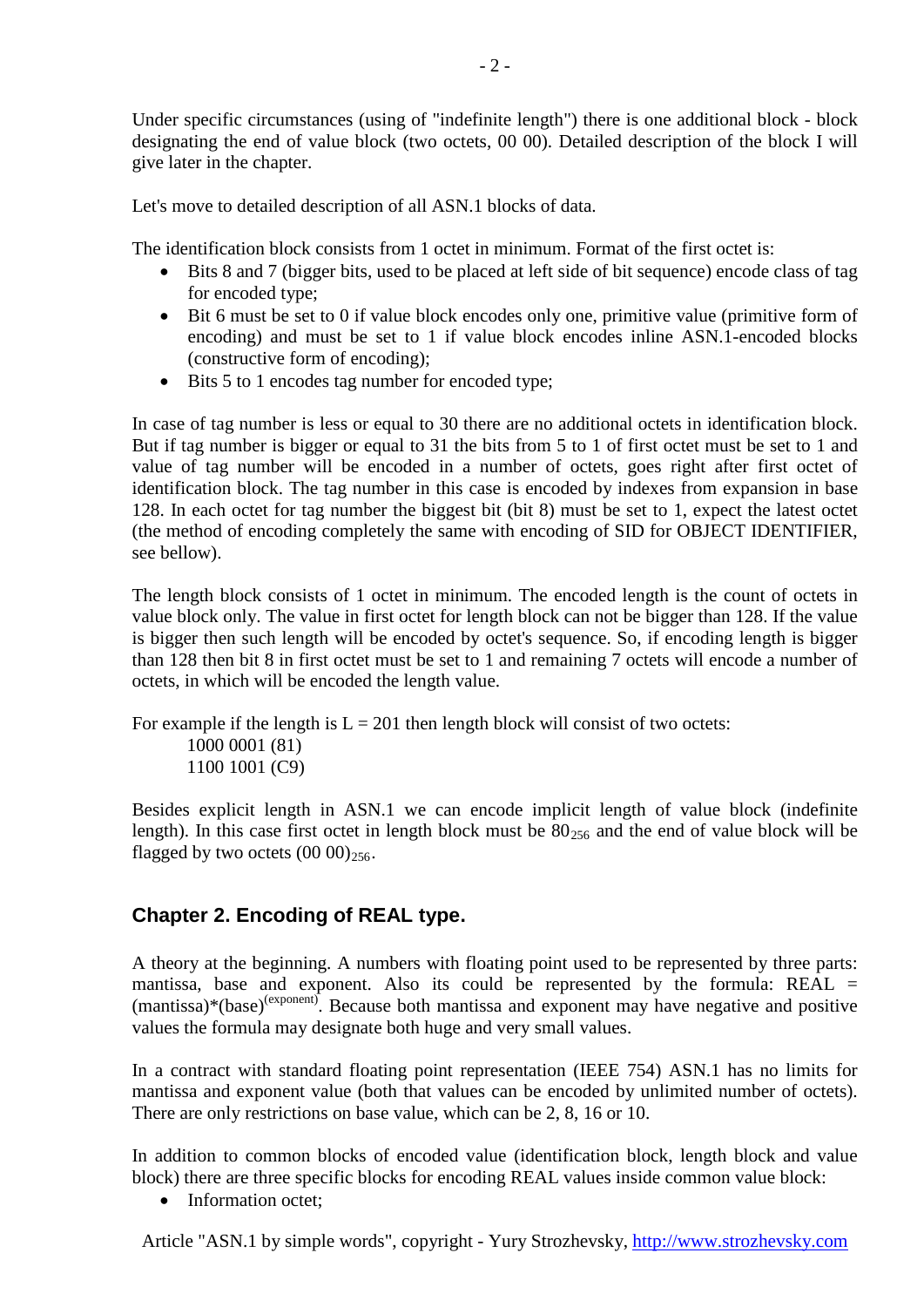- Block of exponent value (unlimited number of octets);
- Block of mantissa value (unlimited number of octets);

Information octet conveys the following info:

- Two biggest bits 8 and 7 in combination convey the following info:
	- o If bit  $8 = 1$  then encoded REAL value is encoded in binary format (base value is one from set 2,8 or 16);
	- o If bit  $8 = 0$  and bit  $7 = 0$  then encoded REAL value is encoded in decimal format (base value equal to 10);
	- o If bit  $8 = 0$  and bit  $7 = 1$  then encoded REAL value is a "special value" (NaN, INFINITE etc.);
- If bit  $7 = 0$  then encoded REAL value is positive value, otherwise negative;
- Combination of bits 6 and 5 designates value of base:
	- o 00 base is equal to 2;
	- o 01 base is equal to 8;
	- o 10 base is equal to 16;
	- o 11 reserved for future releases of ASN.1 standard;
- Bits 4 and 3 encode the "scaling factor" (F, see bellow) in binary code;
- Bits 2 and 1 encode exponent format of encoded block:
	- o 00 next to the informational octet is the only octet with exponent value;
	- o 01 next two octets encode exponent value;
	- o 10 next three octets encode exponent value;
	- o 11 next octet encodes the value of subsequent octets, in which the exponent value is encoded;

The exponent value is encoded by integer number, there are no restrictions on number of octets for the integer. But the integer may be as positive, as well as a negative. Firstly I need to describe the process of encoding positive and negative integer values.

All integer values in ASN.1 are encoded by indexes before appropriate degrees of 256 in expansion in base 256. For example the expansion for  $32639_{10}$  will be:  $32639_{10} = 127*256^{1} +$  $127*256^0$ . So, appropriate indexes are  $127_{10}$  and  $127_{10}$ . Its used to be transferred to hexadecimal form, so the indexes will be 7F and 7F. Hence integer value  $32639_{10}$  is encoded by two octets 7F and 7F.

The method above may encodes unlimited positive integers. But how to encode negative?

There are special rules for encoding of negative integers. For example I will encode the same value 32639, but now its will be negative value (-32639). Encoding of negative integers based on encoding not one, but two integers in the same octets. First integer I will name "base integer" and second integer I will name "subtrahend integer". On decoding value of initially encoded integer can be find from formula:  $x =$  ("base integer" - "subtrahend integer"). The "x" value will be negative in case when "subtrahend integer" is bigger than "base integer".

The "base integer" and "subtrahend integer" are encoded by the following rules:

- Assume we have ASN.1-encoded integer value in N bits;
- Then "subtrahend integer" is an integer value, is encoded by the N bits, but with all bits set to 0 except the biggest bit (only one bit set to 1);
- The "base integer" also is encoded by N bits, but in "base integer" the biggest bit set to 0 (only biggest bit set to 0, remaining bits are from initially encoded integer);
- As a consequence the "subtrahend integer" always bigger than "base integer" (the biggest index in expansion for "base integer" is equal to 0, and equal to 1 for "subtrahend integer");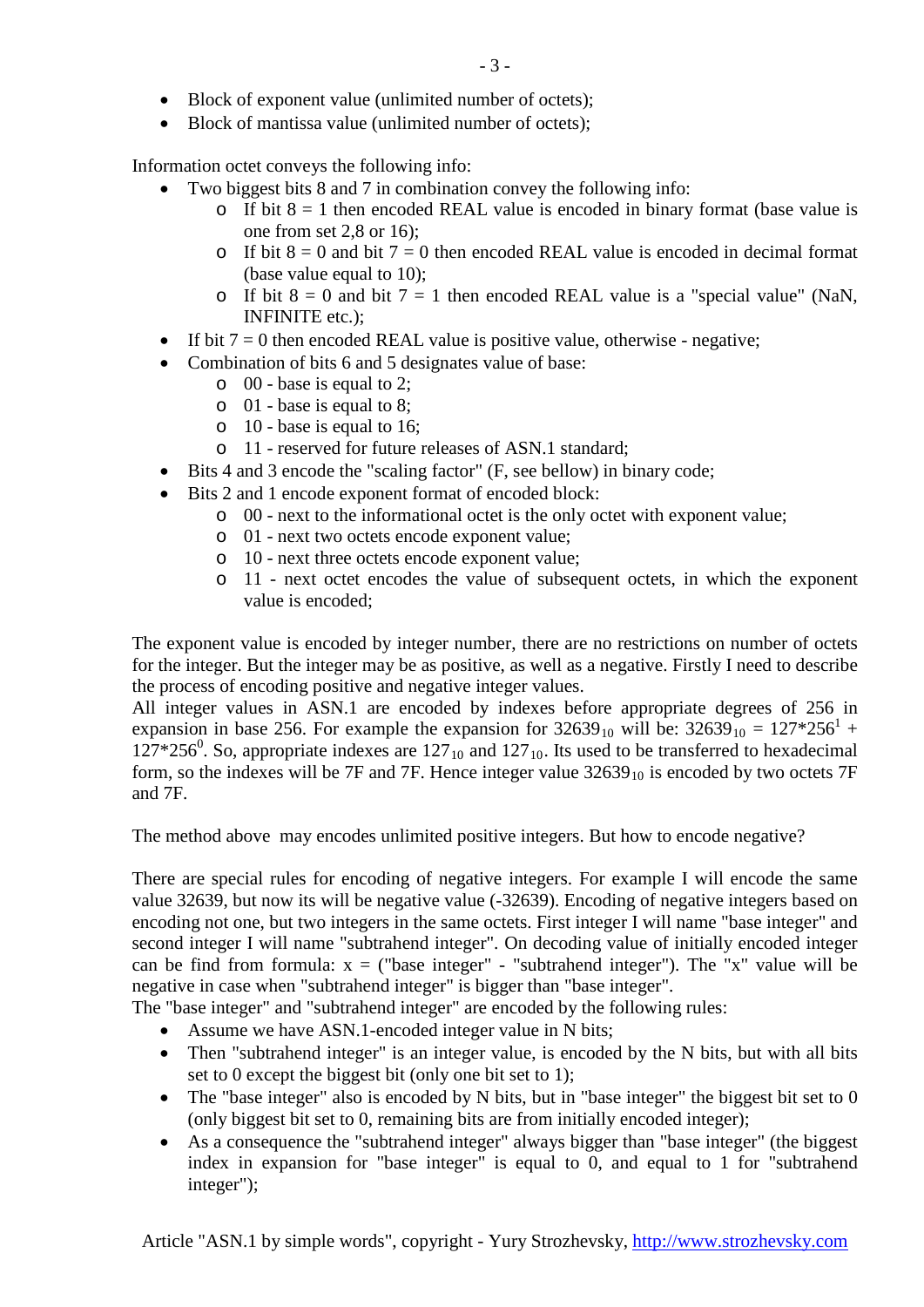Going back to encoding of example value (-32639). As we have seen previously the 32639 value is encoded by two octets (7F 7F). So, "subtrahend value" in this case also will consists of two octets. Accordingly to rule for "subtrahend integer" only biggest bit must be set to 1 and hence "subtrahend integer" is encoded by two octets  $(80\ 00)_{256} = 32768_{10}$ . The "base integer" could be found from simple formula: "base integer" -  $32768 = (-32639)$ . After calculation "base integer" =  $129_{10}$ . This value is encoded by one octet  $(81)_{256}$ . But accordingly to rule for "base integer" this value must has the same amount of bits with "subtrahend integer". Hence we will encode "base integer" with two bits  $(00 81)_{256}$ . After setting the biggest bit to 1 we got final encoding for  $( (32639) - (8081)_{256}.$ 

Now a pleasant information: in modern computer's environment the integers already are encoded by the rules, described above. Hence there is no need for additionally encoding of negative or positive integers - just copy it octet-by-octet. One note - the "subtrahend integer" in a standard computer's environment used to be too big, so not all the octets of integer should be put in ASN.1 encoding (see bellow the chapter about encoding of INTEGER type).

Mantissa for a REAL value is encoded as a positive integer. The sign for mantissa is encoded by the separate bit in information octet. The rules for encoding integer value for mantissa are completely the same with rules for encoding exponent value (see above).

#### Examples of encoding REAL values in ASN.1:

For example I will encode value 0.15625. In the fist case I will encode the value with base = 2. An expansion in base 2 will be:  $0.15625_{10} = 1*2^3 + 1*2^5$ . Hence mantissa will be M =  $101<sub>2</sub>$  and exponent E = -5. Information octet in this case will be 1000 0000<sub>2</sub> =  $80_{16}$ . Exponent value will be encoded by one octet (FB)<sub>256</sub>. So, now we got all three parts of encoding REAL value 0.15626: (80 FB 05) $_{256}$ . As we know the REAL type has UNIVERSAL class and tag number 9. Hence fully encoded ASN.1 REAL value 0.15625 consists of five octets:  $(09 03 80 \text{ FB } 05)_{256}$ .

Now let's encode the same value 0.15625 but in base=8. Expansion in base 8 for the value will be:  $0.15625_{10} = 1*8^{-1} + 2*8^{-2}$ . Hence mantissa M =  $12_8 = (001 \ 010)_2 = 0A_{256}$  (for encoding each number in base  $=8$  we need only 3 bits). Exponent value will be  $E = -2$ which is encoded by one octet FE<sub>256</sub>. Information octet will be  $1001 0000<sub>2</sub> = 90<sub>256</sub>$ . So, fully encoded value will be:  $(09 03 90 \text{ FE } 0\text{A})_{256}$ .

In this example I will encode the same value 0.15625, but with base  $= 16$ . Expansion for this case will be:  $0.15626_{10} = 2*16^{-1} + 8*16^{-2}$ . Hence mantissa M =  $28_{16} = (0010\ 1000)_2$ , and exponent  $E = -2$ , which is encoded by  $FE_{256}$  octet. Now put additional requirement: the mantissa value must be "normalized", i.e. must be no zeros at left side of bit sequence (or in other words mantissa must be odd - if lowest bit in expansion is 1 then encoded value is always odd). How can we meet such requirement? Of course by change exponent value. In case of expansion in base 2 everything looks great: by changing exponent on 1 we shift mantissa to left or right (as everyone knows when an integer number multiply by 2 its equal to shifting the encoding for this integer to left side on one bit; when the integer has divided by 2 its equal to shifting to right side on one bit). But in case of expansions in base 8 and 16 changing of exponent on 1 will shift mantissa for 3 and 4 bits (for each number in base 8 we need 3 bits, and in case of base=16 - 4 bits). Hence not in all cases mantissa value for base 8 and 16 can be "normalized" by changing exponent value only. For more "precise tune" the "scaling factor" (F) was introduced. With a help from "scaling factor" we can shift mantissa value to left up to 3 bits. In fact the F value is needed only on step of decoding. During decoding the real mantissa is calculated by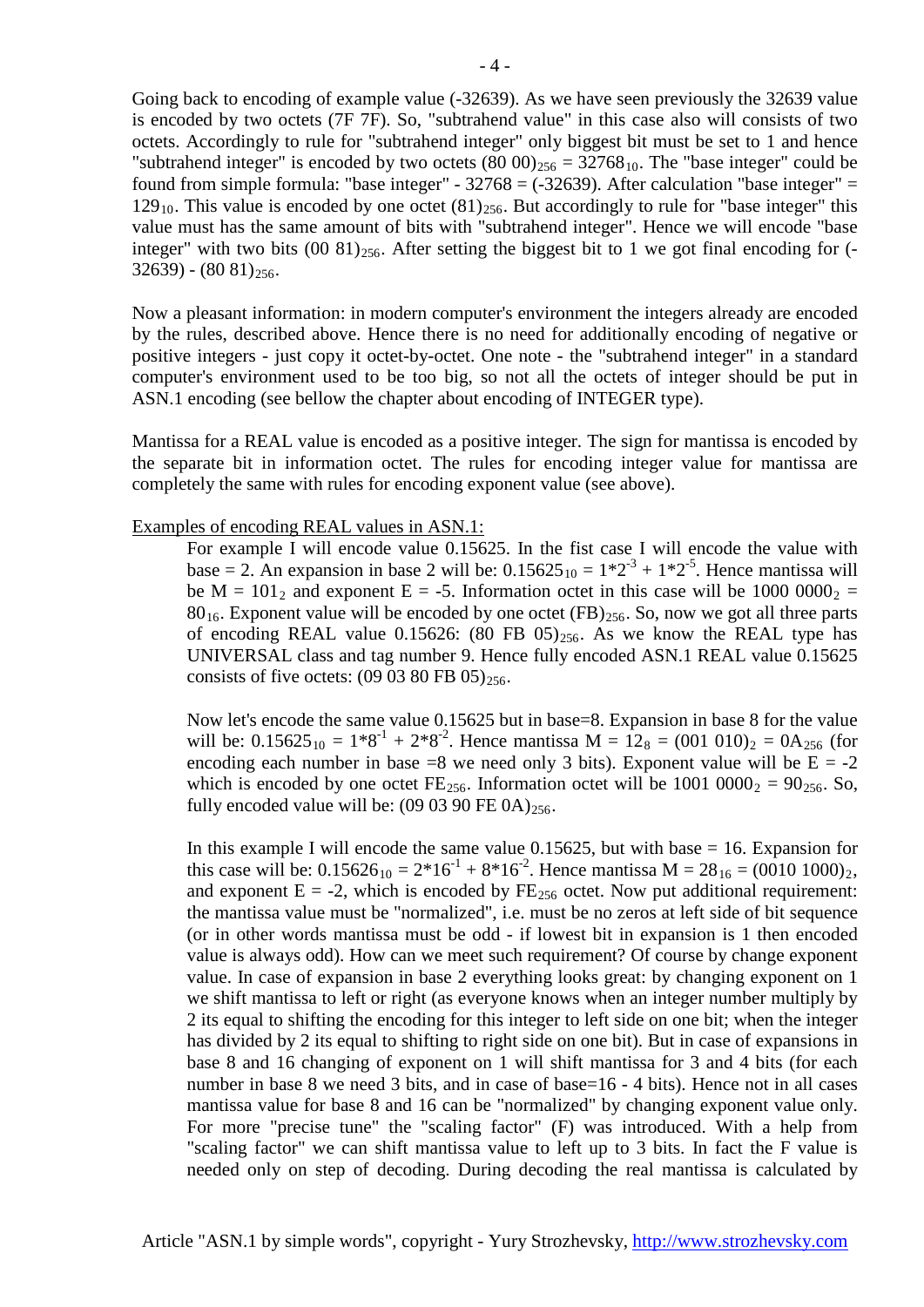- 1. We have initial mantissa  $(0010 1000)_{2}$ ;
- 2. In order to "normalize" the value we need to shift it to 3 bits right. Hence we got F  $= 3$  and mantissa N = 101<sub>2</sub> = 05<sub>256</sub>;
- 3. On decoding we will calculate real value of mantissa:  $M = N * 2^3 = (0010 \ 1000)_2$ ;

Hence fully encoded ASN.1 REAL value 0.15625 in base=16 with meet "normalization" requirement will be:

(09 03 AC FE 05)<sub>256</sub>

All the examples above were about binary encoding of REAL type (encoding in base 2, 8 or 16). But there is one another base - base 10. In fact in this base the REAL type is encoded not as a "floating point number with mantissa end exponent", but as a simple string representation of REAL value.

In decimal encoding (encoding in base 10) there are three "number representation" forms (NR1, NR2 and NR3). All these forms are described in ISO 6093. The standard is not free and instead of ISO 6093 you can use an "ancestor" of the standard - ECMA-63, which can be easily found in Internet.

There are some restrictions in encoding in the decimal form. First group of the restrictions describes requirements to character set for REAL value representation. Valid characters are:

- 1. Symbols, designating numbers (0-9) (code 30-39 respectively);
- 2. Space symbol (code 20);
- 3. "Full stop" symbol "." (as a "decimal mark") (code 2E);
- 4. Comma symbol "," (as a "decimal mark") (code 2C);
- 5. The "exponent symbol" "E" (code 45);
- 6. Symbol "-" (code 2D);
- 7. Symbol "+" (code 2B);

All other characters are prohibited by standard (during decoding of encoded REAL value with such prohibited symbols all decoders must rise an error).

Examples of encoding for REAL type in decimal form:

Firstly I will encode simple 1 value. In case of encoding in NR1 form this value will be encoded by simple string "1" (or "+1"). In case of using NR2 form this value must be encoded with "decimal mark". Hence all strings bellow can encode 1:

- 1. "1,"
- $2.$  " $+1.0$ "
- 3. "1,00000"
- 4. " 1.0" (the beginning of encoded string may consists of unlimited number of space symbols);

Now will represent 1 in NR3 form. In the form 1 must have as well as a "decimal mark", as an exponent value. Accordingly to standard 1 value may be represented in NR3 form by string - "1.E+0", i.e. exponent value for 1 value must always be 0.

Besides common REAL values ASN.1 can encode a "special values":

- PLUS-INFINITY
- MINUS-INFINITY
- NOT-A-NUMBER
- minus zero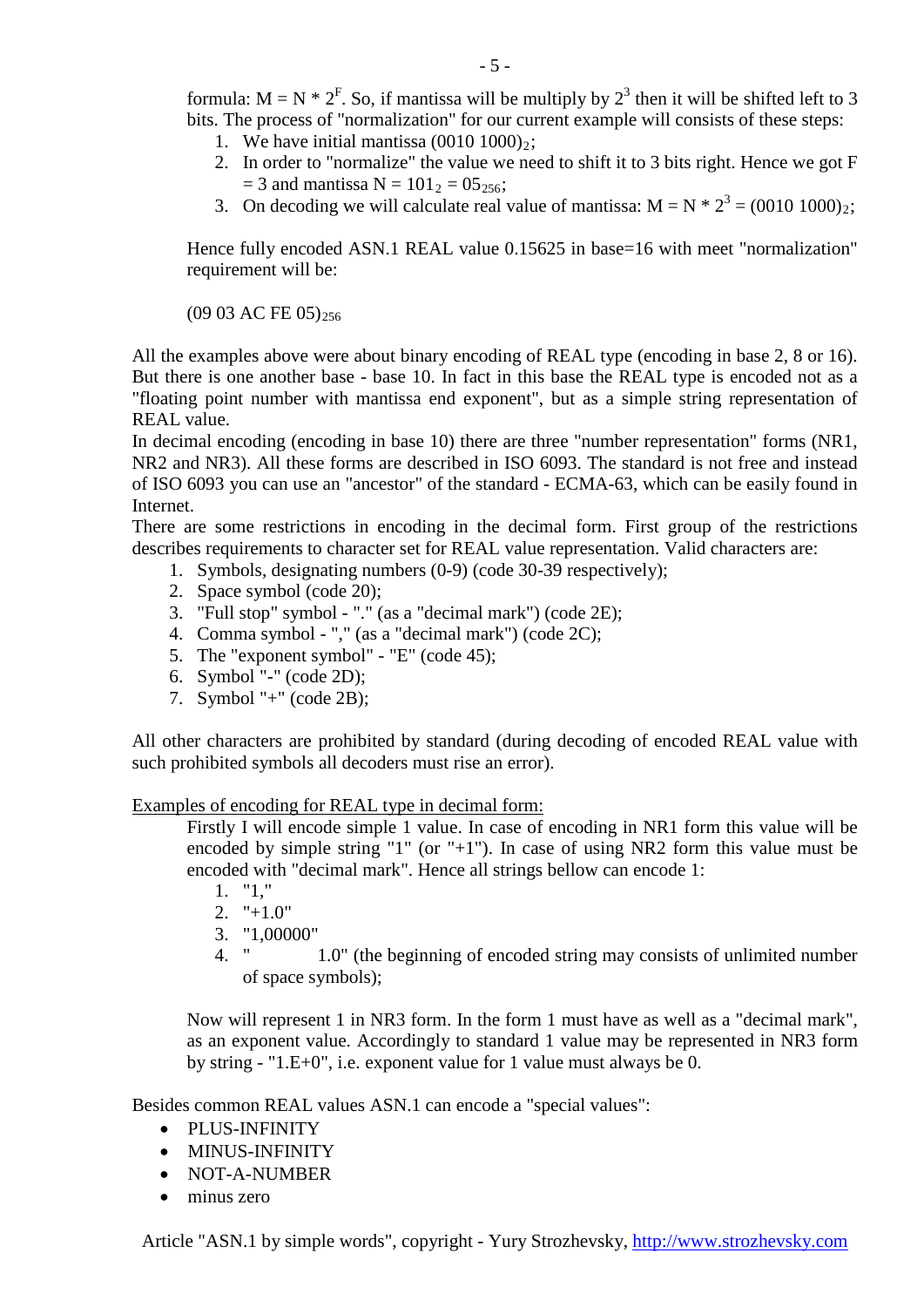All these "special values" are encoded by just one information octet, without octets for mantissa and exponent:

- $\bullet$  PLUS-INFINITY  $40_{256}$
- MINUS-INFINITY  $41_{256}$
- NOT-A-NUMBER  $42_{256}$
- $\bullet$  minus zero 43<sub>256</sub>

# **Chapter 3. Encoding of OBJECT IDENTIFIER type.**

In fact the OBJECT IDENTIFIER consists of set of unsigned integers with delimiter symbol ".". Examples of OBJECT IDENTIFIER: 0.1.1; 1.1.1; 2.1234.1234.1234.1234. Encoding of entire OBJECT IDENTIFIER value consists of encoding for each of the unsigned integers, which OBJECT IDENTIFIER consists of.

Let's give a name to the unsigned integers - sub identifiers, or SID. So, all the SIDs are encoded by the same rules, except first two SIDs. There are specific rules for these specials SIDs:

- The very first SID can be 0, 1 or 2 only. Other values are prohibited. In fact the SID1 is excluded from OBJECT IDENTIFIER encoding, instead the value of SID1 can be deducted from encoding of SID2;
- For the second SID (SID2) ASN.1 has the following restrictions:
	- o If SID1 has value 0 or 1 then SID2 must be in range 0-39 (boundaries included);
	- o If SID1 has value 2 then SID2 has no limits (of course the SID2 value must be bigger or equal than 0);
- Instead of encoding the initial value of SID2 the ASN.1 encodes a new value accordingly to formula: SID1\*40 + SID2. From the result of this formula both SID1 and SID2 can be successfully deducted;
	- o If OBJECT IDENTIFIER is "0.39" then the formula will be  $0*40 + 39 = 39$ ;
	- o If OBJECT IDENTIFIER is "1.0" then the formula will be  $1*40 + 0 = 40$ ;
	- o If OBJECT IDENTIFIER is "1.39" then the formula will be  $1*40 + 39 = 79$ ;
	- o If OBJECT IDENTIFIER is "2.0" then the formula will be  $2*40 + 0 = 80$ ;
	- o If OBJECT IDENTIFIER is "2.39" then the formula will be  $2*40 + 39 = 119$ ;
	- o If OBJECT IDENTIFIER is "2.339" then the formula will be  $2*40 + 339 = 419$ ;

Each SID is encoded separately from others. All SIDs are encoded one-by-one, without any additional breaks and special delimiters. The encoding rules are same for all SIDs, except fisrt two SIDs (see above).

Any SID has (in theory) unlimited value. Hence encoding for each SID may take unlimited number of octets. Usually in ASN.1 add additional block with length value in case of encoding unknown amount of octets. But for SID encoding ASN.1 has other option - the bigger bit in each octet is a kind of "flag", describing is the octet the end octet in sequence or not. Re-phrase the rule: in the octet sequence, encoding one SID, the very first bit in each octet must be set to 1, except the latest octet in the sequence. Hence for encoding of value of SID ASN.1 gives remaining 7 bits. Because of this before encoding we must expand SID in base 128.

#### Examples of SID encoding:

• SID =  $643_{10} = 5*128^1 + 3*128^0 = (05\ 03)_{128}$ . Accordingly to rules all octets in encoding sequence must have bit 8 set to 1, except the latest octet, got that  $SID = 643<sub>10</sub>$  is encoded by two octets ( $8503$ )<sub>256</sub>;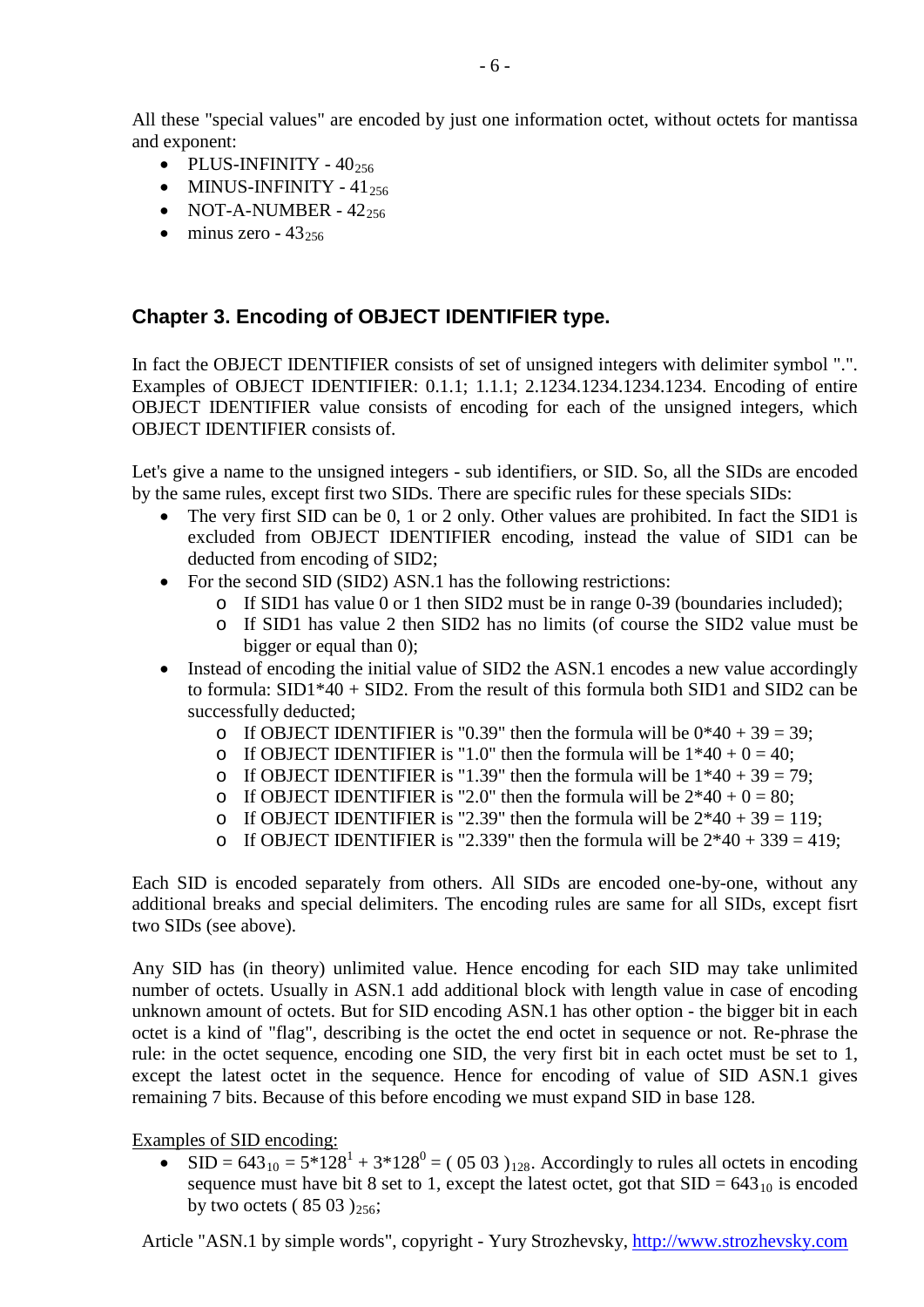- SID =  $113549_{10} = 6*128^2 + 119*128^1 + 13*128^0 = (0677 \text{ OD})_{128}$ . Applying rules with bit 8 and getting  $SID = 113549_{10}$  is encoded by three octets (86 F7 0D)<sub>256</sub>;
- SID =  $49152_{10} = 3*128^2$ . In this expansion in base 128 we got no low degree's indexes (these indexes are equal to 0). For the first view the SID must be encoded by only one octet ( 03 ). But in the SID encoding ASN.1 does not store value of exponent for expansion in base 128. Hence the expansion for the sake of encoding must be:  $(3*128^2 +$  $0*128^{1} + 0*128^{0}$  ) = ( 03 00 00 )<sub>128</sub>. After applying of rules with 8 bit got that SID = 113549<sub>10</sub> is encoded by three octets  $(83 80 00)_{256}$ ;

During the encoding of SID user must use smallest number of octets. For example  $SID = 643$ should not be expanded as ( $0*128^2 + 5*128^1 + 3*128^0$ ) = (00 05 03)<sub>256</sub> and hence encoded by the octet sequence ( 80 85 03 ) $_{256}$ . The simplest rule - first octet in the sequence encoding SID should not be  $80_{256}$ .

# **Chapter 4. Encoding of INTEGER type.**

The encoding of INTEGER type was already described in chapter about REAL encoding. But in this chapter we will review the encoding of INTEGER type again, together with additional explanations and examples.

In ASN.1 integer values can be as positive, as well as negative. Each of integer has no value limits, and can be encoded in unlimited number of octets.

Each integer is encoded by sequence of octets. Value of these octets are weight before appropriate degree of 256. In other words integer is encoded by expansion in base 256. For example integer value 8388607 is encoded by the following schema:

- Expand the value in base 256:  $8388607 = 127 \times 256^2 + 255 \times 255^1 + 255 \times 256^0$ ;
- Hence we got following "weight" before appropriate degree of 256: 127, 255 and 255;
- Represent all these weights in hexadecimal form: 7F FF FF;

Encoding of negative integers has its own rules. In order to encode negative integer in ASN.1 encoded not one integer, but two. First integer its let's say "base integer", and second integer is a "subtrahend integer" which is must be subtracted from "base integer". Hence on the step of decoding value must be evaluated from formula ("base integer" - "subtrahend integer"). It is easy to find that the decoding value will be negative if "subtrahend integer" will be bigger than "base integer".

Detailed rules were already described in chapter for encoding of REAL type, please check the chapter for further details.

Examples of encoding integer values:

- Encoded ASN.1 integer has value  $80_{256} = 128*256^0 = 128_{10} = (1000\ 0000)_2$ . Here the "base integer" is defined by lowest 7 bits, which is all zero and hence "base integer" has value 0. The "subtrahend integer" is defined by all masked bits of initial encoded values, except the first one (8th bit). So, the "subtrahend integer" has value  $(1000 0000)_2 = 80_{256}$  $= 128<sub>10</sub>$ . After applying the formula, described before, we can find that initially encoded integer value was  $0-128 = (-128)_{10}$ .
- In order to encode positive value  $(+128)$  we need to represent expansion of the value in form  $0*256^1 + 128*256^0$ , or add leading zero value octet. In this case "base integer" will be 128 and "subtrahend integer" will be 0 (the value encoded in ASN.1 by two octets (00  $80)_{256}$ ;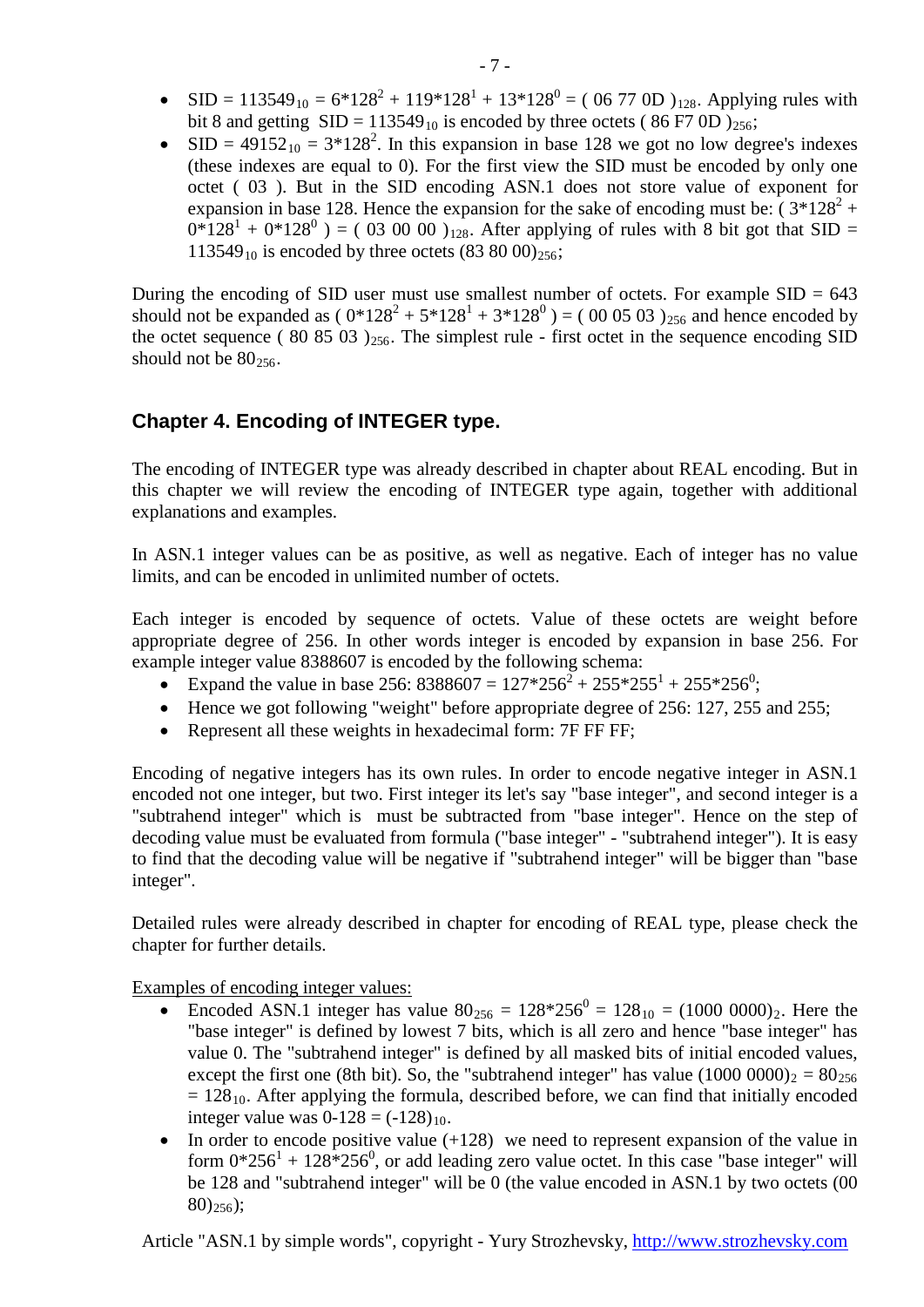- Encode negative integer (-136). The expansion of the value is  $136_{10} = 88_{256} = (1000$ 1000  $)_2$ . As we can see the expansion has bit 8 set to 1 already. In this case the "subtrahend integer" must be one octet bigger than initial encoded value. In our case "subtrahend integer" has value (80 00)<sub>256</sub> =  $128*256^1 + 0*256^0 = 32768_{10}$ . Lets calculate "base integer" for our example:  $x - 32768 = -136$ , and  $x = 32626 = 127*256<sup>1</sup> + 120*256<sup>0</sup>$  $=$  ( 7F 78 )<sub>256</sub>. After setting biggest bit in "base integer" to 1 got final encoding for (-136): (FF 78) $256$ .
- Encode integer value (-8388607). Expansion for the modulus value will be  $8388607_{10} =$  $127*256^2 + 255*256^1 + 255*256^0 = (7F F F F)_{256}$ . Because here biggest bit has value 0 then "subtrahend integer" will be  $(80\ 00\ 00)_{256} = 128*256^2 + 0*256^1 + 0*256^0 =$ 8388608<sub>10</sub>. Then calculating "base integer": x - 8388608 = -8388607; x = 1. This "base integer" can be expanded as one octet  $01_{256}$ . But keeping in mind that "subtrahend" integer" must consists of three octets  $(80\ 00\ 00)_{256}$  we need to represent "base integer" also in three octets  $(00\ 00\ 01)_{256}$ . Hence finally value  $(-8388607)$  will be encoded by three octets  $(80\ 00\ 01)_{256}$ .

In fact we have simple requirement for integer values encoding: biggest 9 bits should not have the same value (all 1 or all 0). If all biggest 9 bits are 0 then biggest octet can be deleted from encoded value. If all biggest 9 bits are 1 then encoded value is a negative value and can be reencoded with less octets in "subtrahend integer".

For example we will again encode integer value (-128). Lets assume "subtrahend integer" as (80  $(00)_{256} = 32768_{10}$ . The "base integer" in this case will be x = 32640<sub>10</sub> = (7F 80)<sub>256</sub>. After setting the biggest bit to 1 we will find final encoding:  $(FF 80)_{256}$ . Here, as you can see, biggest 9 bits are equal to 1. Previously we have encoded the value with smaller number of octet -  $(80)_{256}$ . So, biggest octet may be removed from encoding without any problems for decoding steps.

At the end of this chapter I again would like to remind to readers that in modern digital environment we already got all integers encoded in the described format. The difference is that outside of ASN.1 integer numbers always have biggest possible "subtrahend integer". For example if integer value takes 4 octets then integer value (-128) will be encoded as (FF FF FF 80)<sub>256</sub>. Or, in other words, here we will have "subtrahend integer" equal to  $(80\ 00\ 00\ 00)_{256}$  = 214748364810

## **Chapter 5. Encoding of string types.**

ASN.1 has many different string type. Here is the full list of those types:

- NumericString;
- PrintableString;
- TeletextString (equal to T61String);
- VideotexString;
- VisibleString:
- IA5String;
- GraphicString;
- GeneralString;
- UniversalString;
- BMPString;
- UTF8String;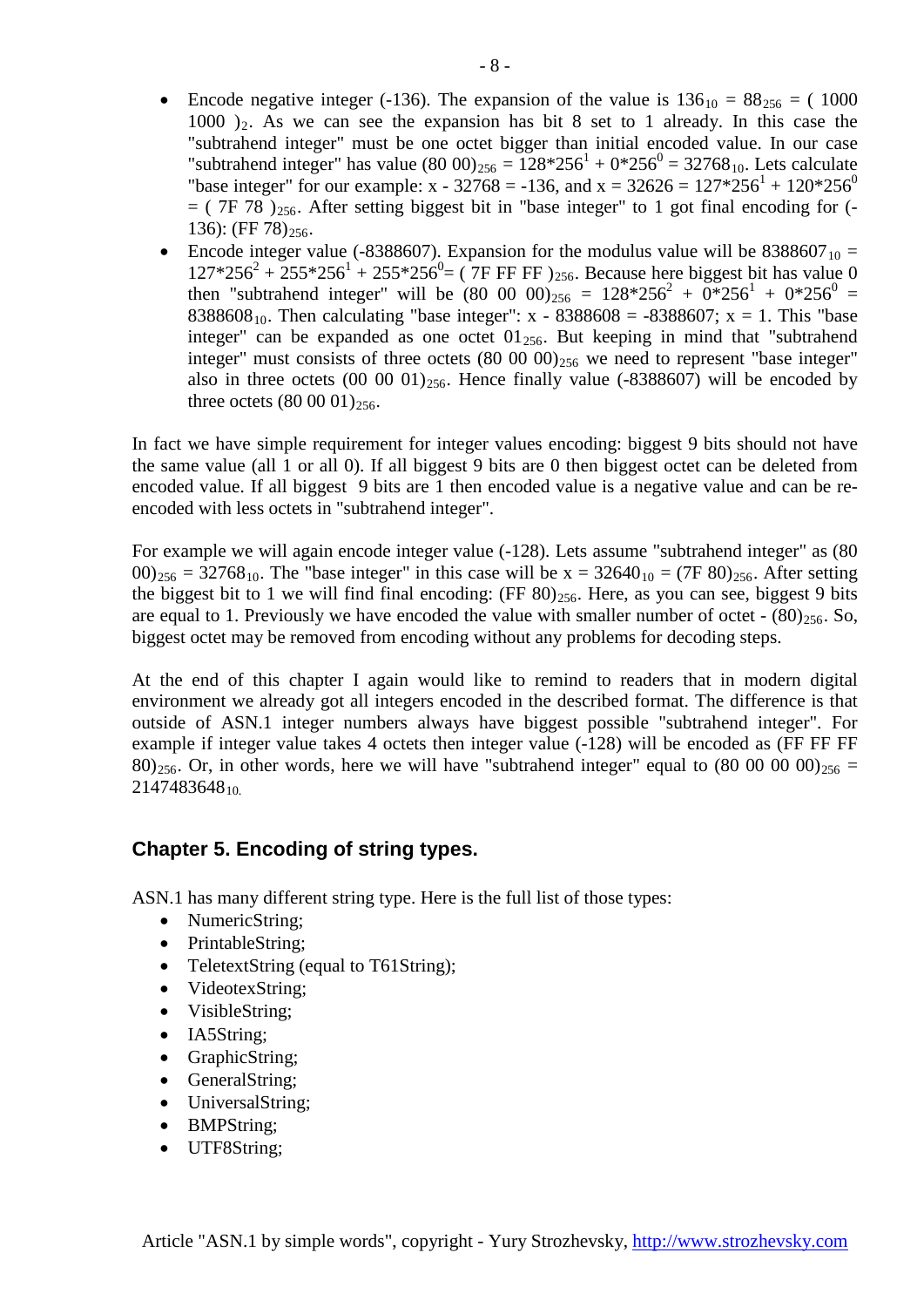Some of them are deprecated now and not using any more (for example VideotexString). For each string type there is a specific set of characters together with set of control characters.

Most useful string types now are those based on Unicode standard (ISO 10646).

UniversalString type (tag's class UNIVERSAL, tag number 28, encoding form - primitive). In the string type each character is encoded by 4 octets.

BMPString type (tag's class UNIVERSAL, tag number 30, encoding form - primitive). Subset of Unicode character set, each symbol is encoded by 2 octets.

UTF8String type (tag's class UNIVERSAL, tag number 12, encoding form - primitive). Native Unicode, but with additional post-processing, allowing to encode each symbol in varieties number of characters.

# **Chapter 6. Encoding of date and time types.**

In fact all the "date and time types" are simple UTF-8 strings in specific formats, packed in specialized tags. All the formats for each type are described by ISO 8601 standard.

UTCTime type. The simplest date-time type. In the type we can encode only date and UTC (Universal Coordinated Time) time. The format of encoded UTF-8 string may be like YYMMDDHHMMSSZ (where YY is two digits of year (without a century number), MM value for month, DD - value for day, HH - value for hours (in 24-hours format), MM - value for minutes, SS - value for seconds, Z - special flag), or the format may be like YYMMDDHHMMSS+hhmm, or YYMMDDHHMMSS-hhmm (hh - difference in hourse between UTC and local time, mm - difference in minutes between UTC and local time).

GeneralizedTime type. Extension of UTCTime type, in which all 4 digits of year are encoded, plus added ability to encode fractional values for any time part (hours, minutes or seconds). Hence the format of encoded UTF-8 string may be one of those:

- YYYYMMDDHHMMSSZ;
- YYYYMMDDHHMMSS+hhmm;
- YYYYMMDDHHMMSS-hhmm;
- YYYYMMDDHHMMSS.nn (number of fractional digits is not limited);
- YYYYMMDDHHMM.nn (number of fractional digits is not limited);
- YYYYMMDDHH.nn (number of fractional digits is not limited);

All the type described bellow are types specified in the latest version of X.680 only.

TIME type. Encodes only time part in format HH:MM:SS, or in format HHMMSS.

TIME-OF-DAY type. The same with TIME type, except that format can be HHMMSS only.

DATE type. Encodes only date part in format YYYYMMDD.

DATE-TIME type. Encodes both date and time parts in format YYYYMMDDHHMMSS. If, for instance, SS is equal to 00 then the SS can be omitted.

DURATION type. Encodes duration between two time points in format nnYnnMnnDTnnHnnMnnS.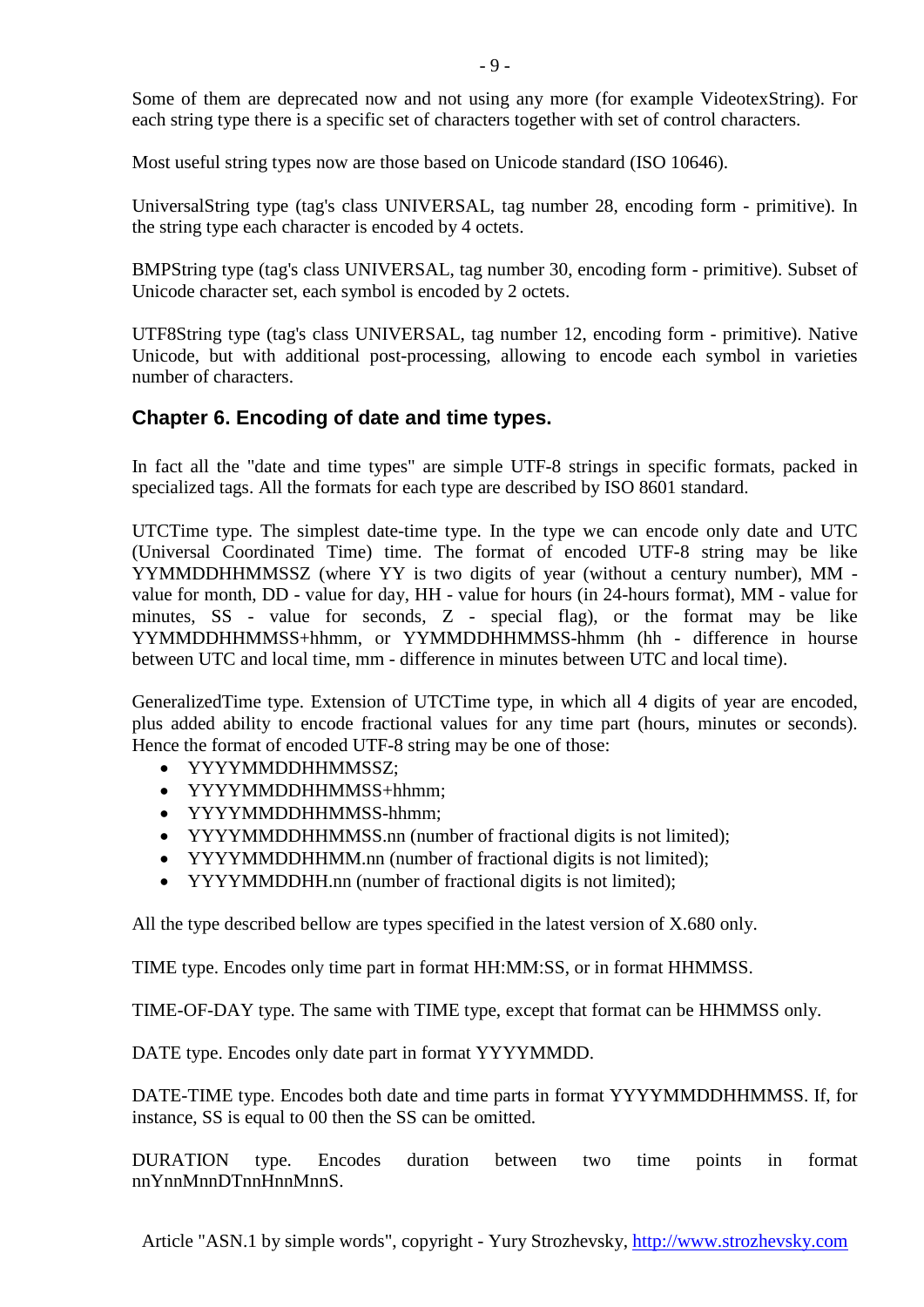# **Chapter 7. Encoding of bit sequences (bit strings).**

Under name "bit sequences" I assume two types - BIT STRING and OCTET STRING.

The BIT STRING type is dedicated to be a store for smallest pieces of information - bits. In fact there is no encoding - the value block is equal with "encoded" bits. With one exclusion - in the first octet of value block ASN.1 encodes value of "unused bits". Value of "unused bits" is within range 0-7. The "unused bits" is a lower bits in bit sequence (the bits from right side of the bit string). For example assume we should encode bit sequence  $0000 1111 = 0F$ . If put as "unused bits" value 4 then after decoding value of bit sequence will be 0000 (right four bits will be considered as "unused" and hence deleted from final result).

During encoding of BIT STRING type user can use primitive or constructive form of encoding. In primitive form of encoding BIT STRING's encoded value block contains in first octet value for "unused bits" and then all octets of encoded bit sequence, without a breaks. In constructive form of encoding initial bit sequence is divided on smaller parts, which are encoded each in separate primitive encoded BIT STRINGs. In other words one bit sequence is encoded in many bit sequences. On decoding all these small internal sequences must be joined back to one huge bit sequence. One note: in the constructive form of BIT STRING encoding value of "unused bits" must be set in the latest encoded internal BIT STRING only (please see next example).

For example of constructive encoding for BIT STRING assume we have bit sequence 0B 0B 0F and number of "unused bits" is 4. Now let's divide the initial bit sequence down to 3 smaller bit sequences (first subsequence - 0B, second subsequence - 0B and third subsequence - 0F). When each bit subsequence is encoded as a BIT STRING in primitive form we got the following octets, encoded initial BIT STRING in constructive form:

23 0C

03 02 00 0B 03 02 00 0B 03 02 04 0F

Here the first octet is an information octet for BIT STRING and constructive form. Second octet is a full length of encoded BIT STRING  $(12_{10})$ . Next 4 octets are encoded first subsequence  $(03$ information octet for BIT STRING type and primitive form of encoding; 02 - full length of value block; 00 - number of "unused bits"; 0B - the encoded subsequence). Next 4 octets are encoded second subsequence (are equal with first subsequence). But next 4 octets, which are encoded third subsequence are more interesting. Interesting part here in that only in the latest encoded subsequence we have valid number of "unused bits" (it is 4 in this example). Its because the "unused bit" are the lowest bits in bit sequence (bits on the right side of bit sequence, or in other words at the end of bit sequence) and that is why only the latest encoded subsequence contains the number of "unused bits". On the decoding process all the bit subsequences must be joined in initially coded bit sequence - 0B 0B 0 (in the latest subsequence 4 latest bits must be removed as considered "unused").

The OCTET STRING type is dedicated to contain simple sequences of octets, nothing else. In other words in the OCTET STRING we may store anything! So, we may encode even a file body (gigabytes or whatever). But with one note: in case of using "indefinite length" for OCTET STRING encoder must inspect encoded octet's stream and in case in the stream we have 00 00 octets divide encoded octet sequence down to two separate subsequences (and use constructive form of encoding of course).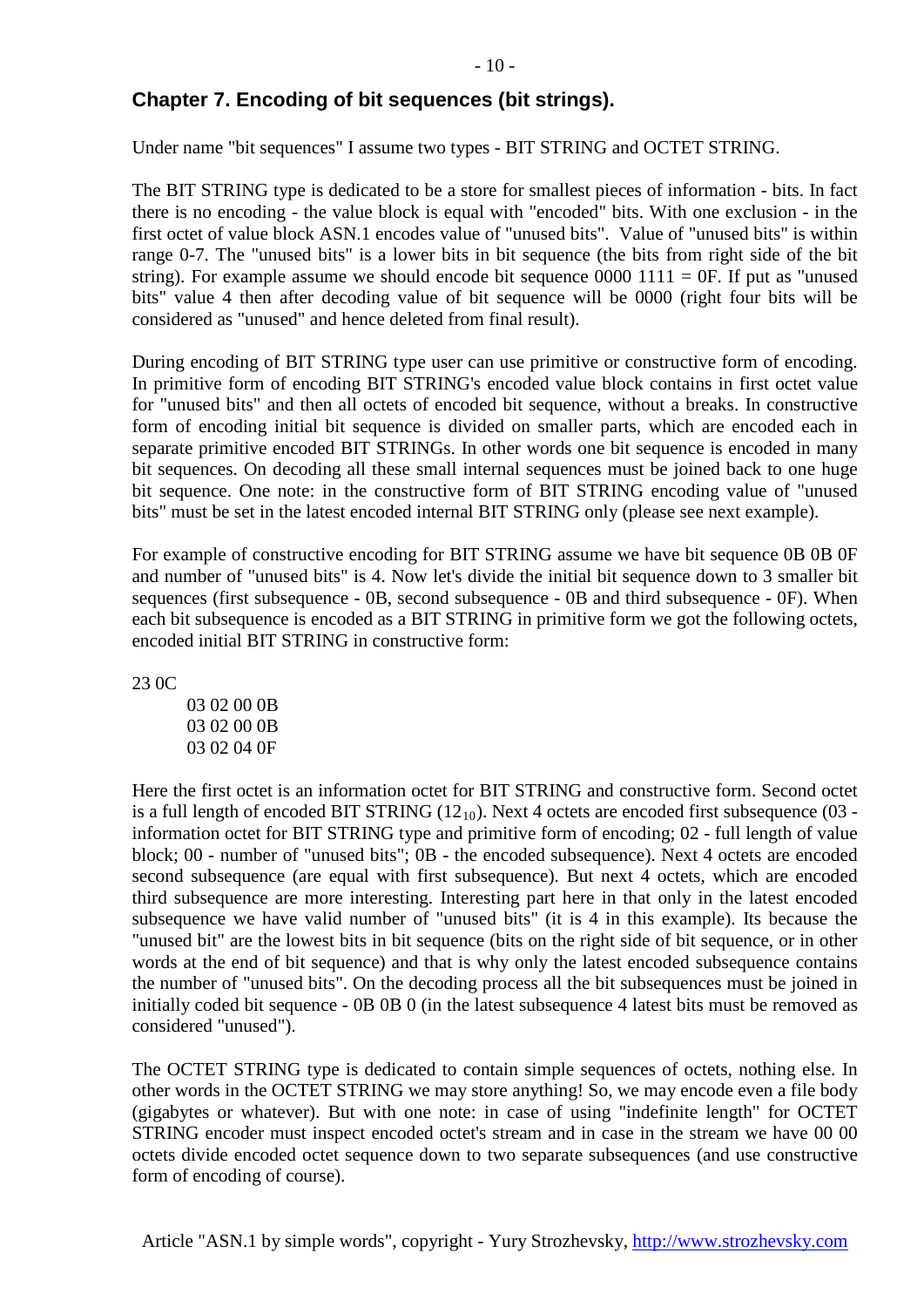#### **Chapter 8. Encoding of prefixed types.**

Sometime is necessary to distinguish two same encoded types, which is encoded on-by-one (for example inside SET type, where order of internal types is unknown). In this situation in ASN.1 user must apply additional "prefixes" to existing types in order to discriminate their from each other. In fact such "prefixes" creates not a simple prefix, but a new ASN.1 local type. Let's describe it in details.

All the standard types has its own class of tag, which is equal to UNIVERSAL. But there are remaining classes of tag - Context-specific, Application and Private. So, in order to discriminate two same standard classes encoded value of standard classes put inside a new type, with class of tag other than UNIVERSAL. Its may be considered as an additional "shell" for standard types.

There are two types of such "shells" - EXPLICIT encoding and IMPLICIT encoding. In first case (EXPLICIT) the value block for new (shell) type consists of fully encoded value for standard type (the new type has constructive form of encoding). In second case (IMPLICIT) the value block for new (shell) type is equal with value block from standard type (only value block is copied from standard type). So, in this case user substitute the standard type with a new one, with new class of tag and tag number. In case of IMPLICIT encoding the new (shell) type must has primitive encoding form.

Now some examples of notation, describing "prefixed types".

 $Type1 ::= [0] BOOLEAN$ 

This notation describing Type1 which has value of tag's class equal to "Context-specific"  $(10)_2$ , tag number 0 and constructive form of encoding. The value block for Type1 consists of fully encoded value for BOOLEAN type.

Type2 ::= [PRIVATE 2] IMPLICIT BOOLEAN

This notation describing Type1 which has value of tag's class equal to "PRIVATE"  $(11)_2$ , tag number 2 and primitive form of encoding. The value block for Type2 consists of value block from encoded BOOLEAN type.

In other words by default in ASN.1 as a tag's class we have "Context-specific" and constructive form of encoding (EXPLICIT). So, the example for Type1 may be re-written in equal form (but the form is not a valid ASN.1 notation, only for example!):

Type1 ::= [CONTEXT 0] EXPLICIT BOOLEAN

By the way, full equivalent of standard type may has this notation (also not a valid ASN.1 notation, only for example!):

BOOLEAN\_Eq ::= [UNIVERSAL 1] IMPLICIT BOOLEAN

# **Chapter 9. Encoding of SEQUENCE type.**

The SEQUENCE type attendant to store sequence of internally encoded types. The order of internally encoded types must be always the same (must be well-known for both "transmitter" and "receiver" parts for ASN.1 conversation).